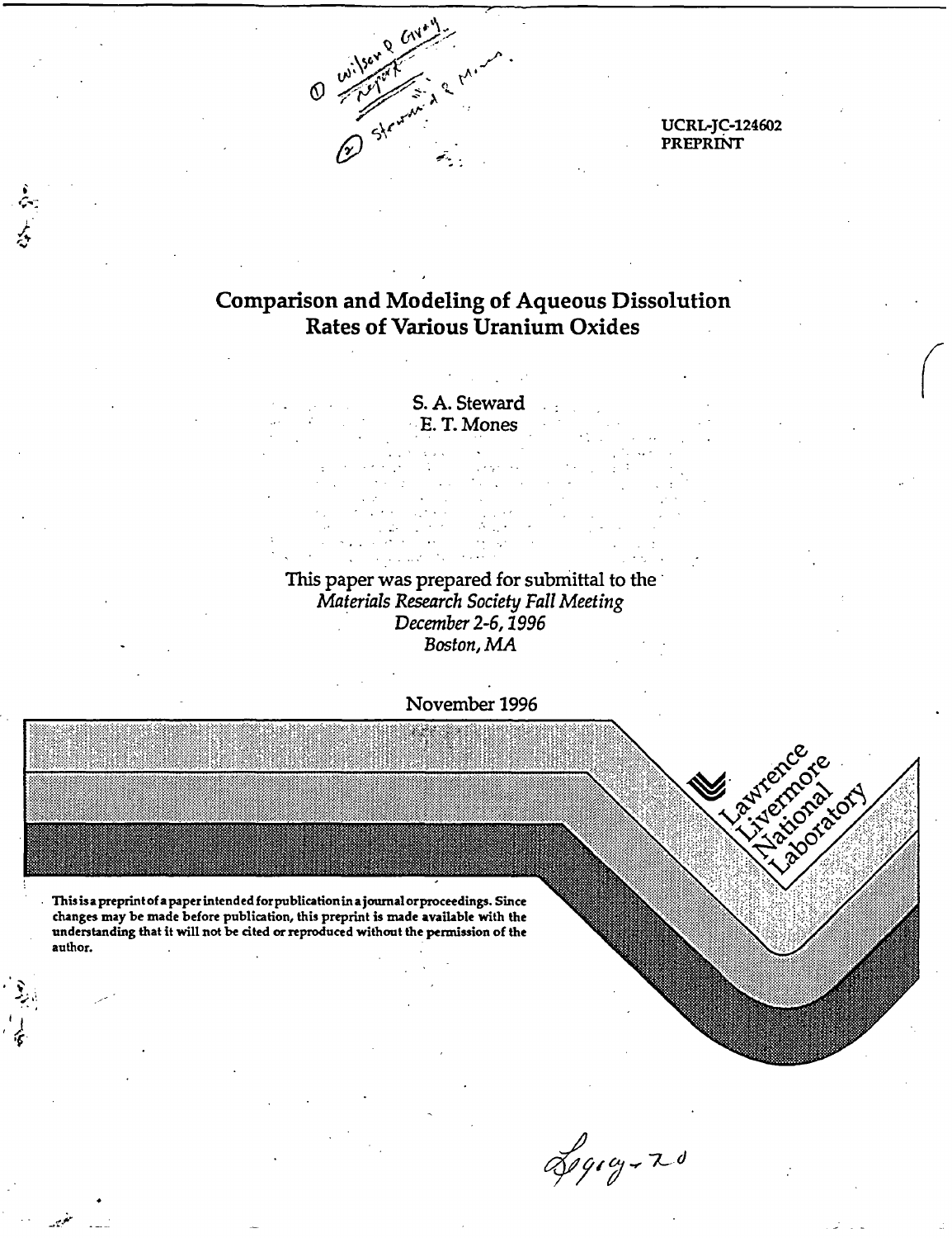#### **DISCLAIMER**

This document was prepared as an account of work sponsored by an agency of the United States Government. Neither the United States Government nor the University of California nor any of their employees, makes any warranty, express or implied, or assumes any legal liability or responsibility for the accuracy, completeness, or usefulness of any information, apparatus, product, or process disclosed, or represents that its use would not infringe privately owned rights. Reference herein to any specific commercial products, process, or service by trade name, trademark, manufacturer, or otherwise, does not necessarily constitute or imply its endorsement, recommendation, or favoring by the United States Government or the University of California. The views and opinions of authors expressed herein do not necessarily state or reflect those of the United States Government or the University of California, and shall not be used for advertising or product endorsement purposes.

 $\int_{0}^{1} \int_{0}^{1} f(x) dx = -2130/T$ <br>  $\frac{1}{2.3}$ <br>  $\frac{1}{2.3}$ <br>  $\frac{1}{2.3}$ <br>  $\frac{1}{2.3}$ <br>  $\frac{1}{2.3}$ <br>  $\frac{1}{2.3}$ <br>  $\frac{1}{2.3}$ <br>  $\frac{1}{2.3}$ <br>  $\frac{1}{2.3}$  $-10/3$  $e^{-20/2}$  $lar = 2.3.3.3 log f$  $e^{-2\sqrt{3}}$  $=4.5\times10^{5}$  $=1.3\times10^{-3}$ 40  $2130/298$   $\overline{\bullet}$  6.81 leg(298) leg(0,2) = x/298  $X = 2130 - 215 \times 6.81 \times \log(218) \cdot \log(6.2)$ <br>= 2130 + 3514 - 21414 (-0.70)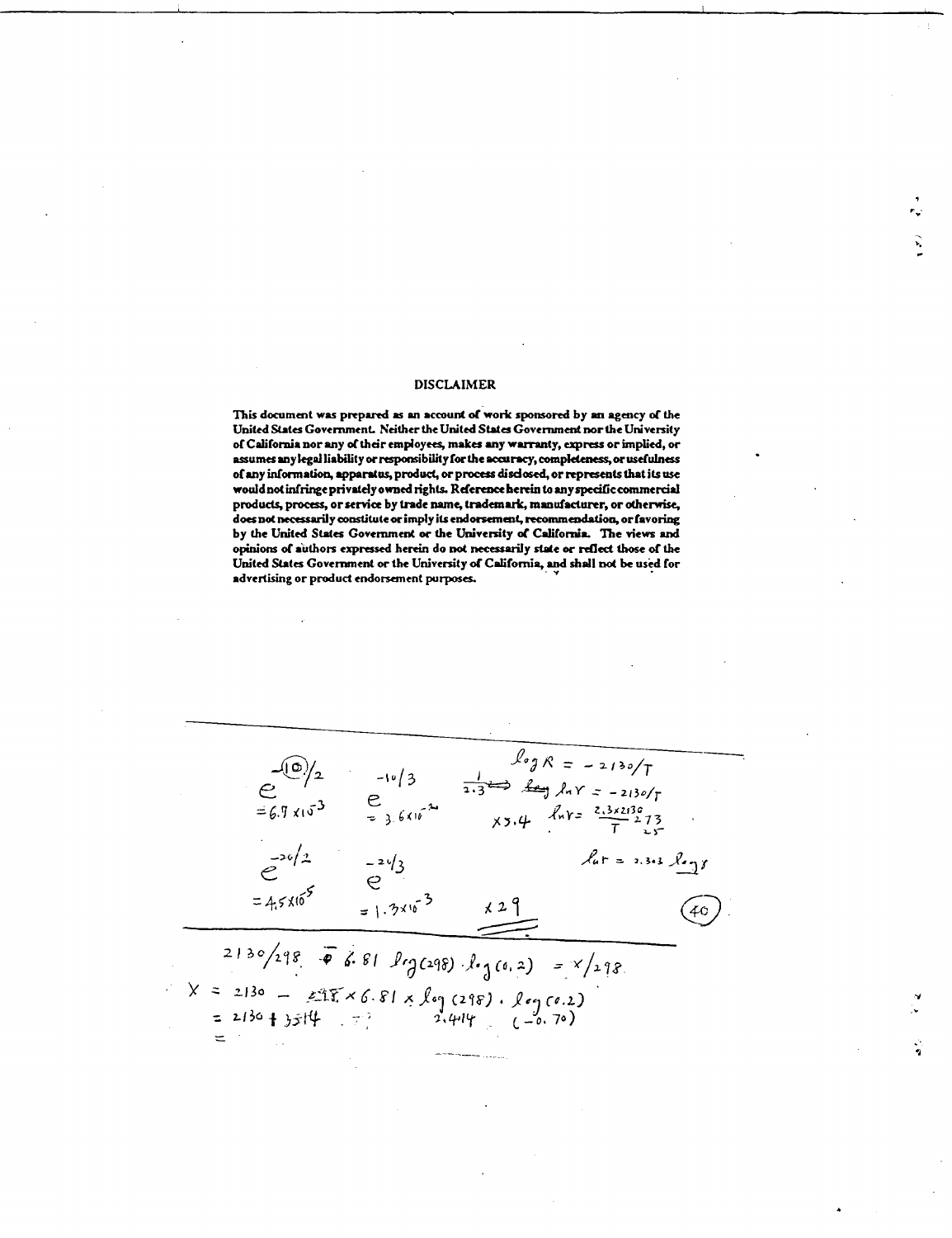#### COMPARISON AND MODELING OF AQUEOUS DISSOLUTION RATES OF VARIOUS URANIUM OXIDES

## S. A. STEWARD and E. T. MONES

Lawrence Livermore National Laboratory, P.O. Box 808, Livermore, CA 94550

## ABSTRACT

The purpose of this work has been to measure and model the intrinsic dissolution rates of uranium oxides under a variety of well-controlled conditions that are relevant to a geologic repository. When exposed to air at elevated temperature, spent fuel may form the stable phase  $U_3O_8$ . Dehydrated schoepite,  $UO_3·H_2O$ , has been shown to exist in drip tests on spent fuel.

Equivalent sets of  $U_3O_8$  and  $U_3H_2O$  dissolution experiments allowed a systematic examination of the effects of temperature (25-75°C), pH (8-10) and carbonate (2-200 $\times$ 10<sup>-4</sup> molar) concentrations at atmospheric oxygen conditions.

Results indicate that  $UO_3$   $H_2O$  has a much higher dissolution rate (at least ten-fold) than  $U_3O_8$ under the same conditions. The intrinsic dissolution rate of unirradiated  $U_3O_8$  is about twice that of UO<sub>2</sub>. Dissolution of both U<sub>3</sub>O<sub>8</sub> and UO<sub>3</sub>. H<sub>2</sub>O shows a very high sensitivity to carbonate concentration. Present results show a 25 to 50-fold increase in room-temperature  $UO_3$ -H<sub>2</sub>O dissolution rates between the highest and lowest carbonate concentrations.

As with the  $UO<sub>2</sub>$  dissolution data the classical observed chemical kinetic rate law was used to model the  $U_3O_8$  dissolution rate data. The pH did not have much effect on the models, in agreement with the earlier analysis of the  $\overline{UO}_2$  and spent fuel dissolution data,. However, carbonate concentration, not temperature, had the strongest effect on the  $U_3O_8$  dissolution rate. The  $U_3O_8$  dissolution activation energy was about 6000 cal/mol, compared with 7300 and 8000 cal/mol for spent fuel and  $UO<sub>2</sub>$  respectively.

## INTRODUCTION

Understanding the long-term dissolution of spent fuel in groundwater is necessary for its safe disposal in a geological repository.' Radionuclides could be released from such a repository by dissolution and transport processes in flowing groundwater. The dissolution of the UO<sub>2</sub> spent fuel matrix is regarded as the rate-limiting step for release of radioactive fission products. Therefore, the intrinsic  $UO<sub>2</sub>$  dissolution rate sets an upper limit on the aqueous radionuclide release rate. If the  $UO<sub>2</sub>$  in the spent fuel matrix contacts air and is oxidized further, then these dissolution responses also'must be measured.

It is commonly assumed that oxidized fuel would dissolve faster than its unoxidized predecessor. The purpose of this and previous work has been to measure the intrinsic dissolution rates of uranium oxides, as well as unoxidized and oxidized spent fuel, under a variety of wellcontrolled conditions that are relevant to a geological repository and allow for subsequent modeling. When exposed to'air at elevated temperature, spent fuel may form the stable phase  $U_3O_8$ . A form of the trioxide, dehydrated schoepite,  $UO_3$ -H<sub>2</sub>O, has been shown to exist in drip tests on spent fuel [1]. The results of essentially identical dissolution experiments performed on depleted  $U_3O_8$  and  $UO_3H_2O$  will be compared. These are in turn compared with earlier work on spent fuel and  $UO_8$  under similar conditions  $[2]$ spent fuel and  $UO<sub>2</sub>$  under similar conditions [2].

Water from wells near Yucca Mountain contain typical aqueous constituents, such as carbonates, sulfates, chlorides, silicates, and calcium. Of the anions commonly found in groundwater; bicarbonate is considered to be the most aggressive towards uranium oxides, forming complexes with the uranyl  $(UO_2<sup>+2</sup>)$  cation. This makes the carbonates good surrogates for all anions in aggressive groundwater. Statistical experimental design was uised to plan the set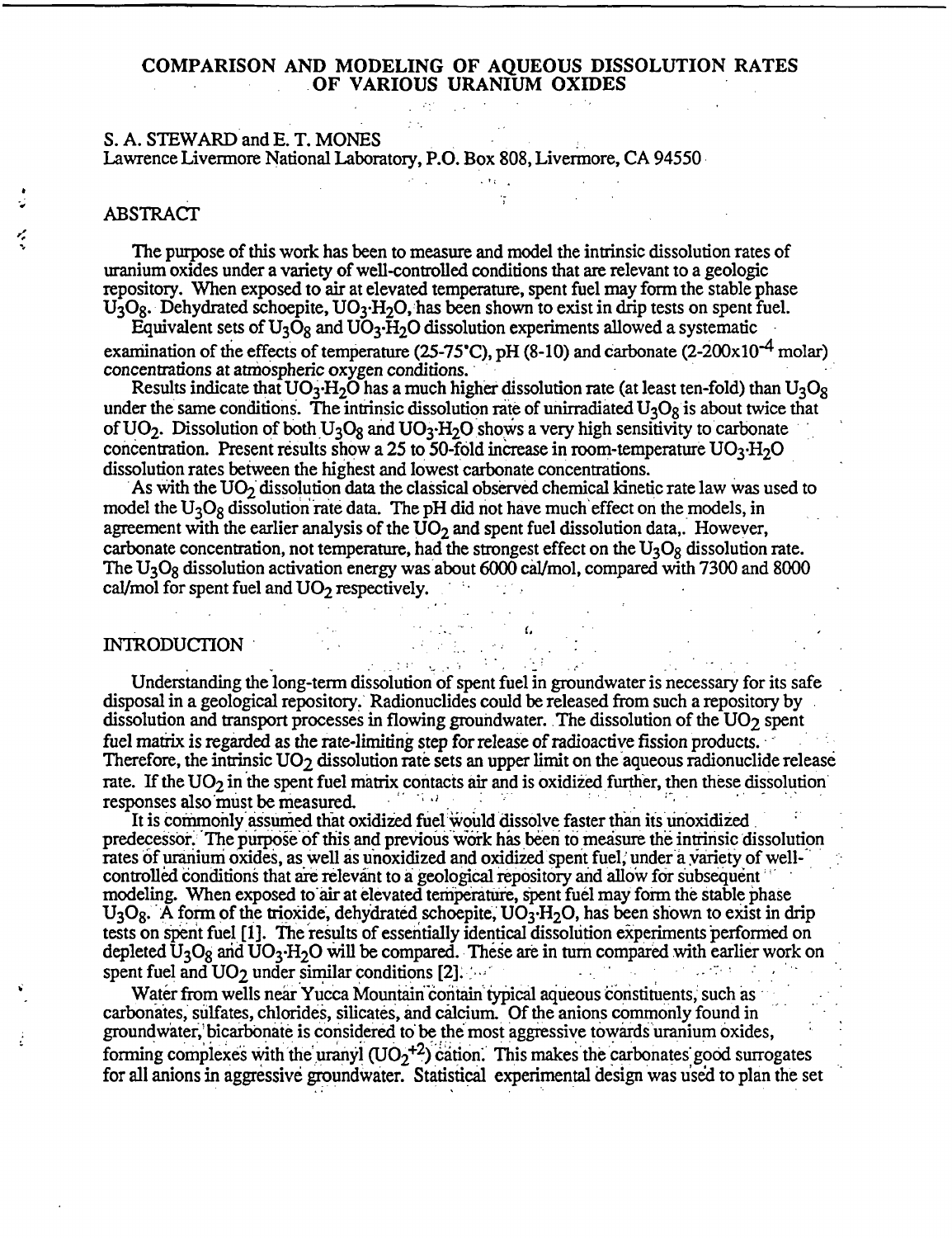of  $U_3O_8$  and  $UO_3·H_2O$  dissolution experiments. This approach allows a systematic examination of the effects of temperature, pH and carbonate concentrations on the dissolution rates of these two oxides. It also minimizes the number of experiments required, and provides a robust data set suitable for modeling and comparison with the previously reported  $UO<sub>2</sub>$  dissolution data. Because of the already elevated oxidation state, these experiments were run only at 8 ppm dissolved oxygen in the leaching solutions, equivalent to 0.2 atmosphere oxygen in air. The dissolution rates from the design allow a fit to a second-order model in all variables, including interactions between the variables. Additional experiments on UO<sub>2</sub> complete a matrix of dissolution rates measured on all three oxides at the same conditions.

#### EXPERIMENTAL

----------

As with previous studies [2,3,4], the intrinsic dissolution rates of the uranium oxides were determined by using a single pass flow-through method. Flow rates and specimen size can be controlled with this approach so that the oxides dissolve under conditions that are far from solution saturation (no precipitation of dissolved products). Thus, the dependence of  $UO<sub>x</sub>$  dissolution kinetics on pH, temperature, oxygen and carbonate/bicarbonate concentrations can be evaluated.

Experiments at three different values of each variable were required, in order to test for nonlinear effects of the three variables on the uranium dissolution rates. The chosen variable ranges were pH's of 8 to 10, temperatures of 25<sup>o</sup> to 75<sup>o</sup>C, total carbonate concentrations of 0.2 to 20 millimol/L and 8 ppm dissolved oxygen. The carbonate concentrations bracketed the typical groundwater concentration of 1 millimol/L. The pH range covered a value typical of groundwaters (pH=8) to very alkaline conditions. The dissolved oxygen concentration is the value at atmospheric pressure.

A model that can discriminate nonlinear effects and interactions of the three variables for both oxides has at least 14 terms. A sixteen experiment design is, therefore, the minimum number of experiments required for a numerical regression fit, with extra degrees of freedom to account for experimental variability. For each oxide, a classical three-level, full-factorial experimental design consists of the 27  $(3^3)$  possible combinations of variable settings from the three variables at low, medium and high values. Performing such a large number of 54 experiments was unrealistic. The first 16 experiments listed in Table 1 are a D-optimal design chosen using the RS/Discover computer program from BBN Software [5]. This group represents one of many equivalent designs that could be picked from the candidate set of 54 experiments. For example, if the experiments for the two oxidation states were reversed, an equally good design would result.

The first eight experiments in Table 1, four for each oxide, are a screening design that tests whether each variable has any significant effect on dissolution rate. The D-optimal approach significantly reduced the number of experiments required by classic full- or fractional-factorial designs. These experiments are uniformly distributed over the three-dimensional variable space. The additional eight tests (17-24) in Table 1 were added to the design and represent opposing temperature conditions for those experiments not having a temperature pair in the first 16 runs. These 24 runs include all of the eight possible combinations of the three variables at extreme settings for both oxides, as well as the eight runs with at least one mid-level variable setting needed for non-linear modeling. Run 25 was added so that a dissolution rate for  $\rm UO_3\text{-}H_2O$  would be available at the same condition as already obtained for the other two oxides.

Both  $U_3O_8$  and  $UO_3·H_2O$  samples were powders because of the synthetic routes available for each. The  $\overline{U}_3\overline{O}_8$  powders were National Bureau of Standards (NBS or NIST) Standard Reference Material (SRM) 750(b). U<sub>3</sub>O<sub>8</sub> is the most stable of the uranium oxides and is easily produced by the well known method of heating a uranium compound,  $UO<sub>2</sub>$  in this case, to several hundred degrees Celsius in air. The dehydrated schoepite was synthesized via hydrolysis of analytical grade uranyl acetate in a glass distillation apparatus, with continuous additions of water to replace the acetic acid boiled off during the synthesis [6]. Surface areas of both were measured via the traditional BET method using xenon gas. The resulting surface area for the  $U_3O_8$  is 0.18 $\pm$ 0.02  $m^2/g$  and  $0.31 \pm 0.04$   $m^2/g$  for the UO<sub>3</sub>·H<sub>2</sub>O. X-ray Diffraction (XRD) of both materials indicated they were the correct phases. Particle size distributions were also determined by means of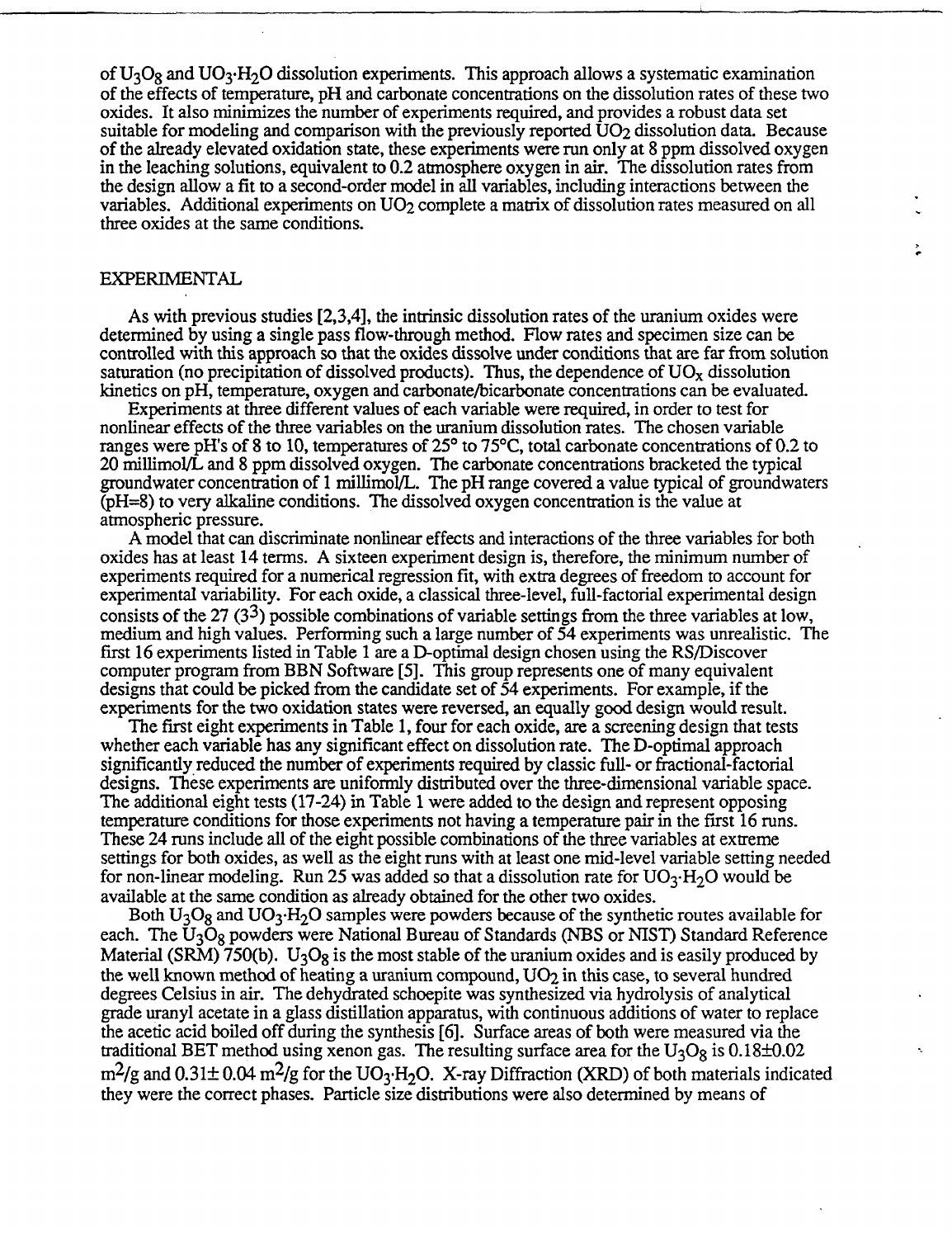sedimentation techniques. The median particle size for the  $U_3O_8$  powder was 2.1 µm with a 25-75 percentile range of 1.0 to 2.8  $\mu$ m. The median particle size for the UO<sub>3</sub>  $H_2O$  powder was 4.1  $\mu$ m with a 25-75 percentile range of 2.5 to 5.5  $\mu$ m. The pore size of the filters used in the sample cells was 0.1  $\mu$ m. This small pore size, combined with the upward flow of the aqueous solution at a slow velocity of  $\sim$ 3-15 cm/hr, kept the particles within the sample cells.

普遍的统

...

Test solutions were prepared using analytical-reagent grade chemicals and deionized water. Each solution was continuously sparged with argon gas containing fixed concentrations of oxygen and carbon dioxide to maintain the desired dissolved oxygen concentration and pH of the solution. The test solutions flowed through stainless steel sample cells at rates between *5* and 25 mL/hr. Several times per week, effluent from the cells was collected, acidified to prevent uranium adsorption on the sample vial walls, and analyzed for uranium content using a phosphorescence analyzer. Dissolution rates were calculated from uranium concentrations multiplied by flow rates and divided by surface areas of the test specimens. After steady-state dissolution rates were achieved, the flow rates were occasionally changed to ensure that the observed dissolution rates remained unchanged. Dissolution rates will not be affected by changing flow'rates, if the reaction is not solubility- or diffusion-limited.

an an Amhair Contae ann an 1971.<br>Tha an Anglia An Aonaichte an Chair

#### RESULTS

The 25 measured dissolution rates of  $U_3O_8$  and  $UO_3·H_2O$  at atmospheric oxygen are shown in Table 1, as well as the actual values for the three independent variables, temperature, carbonate concentration and pH. Most experiments lasted about a month.' The dissolution rates are'the average values after reaching steady-state. The values preceded by an approximation or greaterthan sign are estimates, because steady-state could not be reached or the sample was dissolving too rapidly. Rapid sample dissolution was particularly true for the dehydrated schoepite.' Table 2 lists the uranium dissolution rates for the three oxides,  $UO_2$  [2],  $U_3O_8$  and  $UO_3·H_2O$  that were measured under atmospheric oxygen conditions. Because the measured values of the independent variables differ between runs, only their nominal values are listed in Table 2. Two new roomtemperature  $UO_2$  results were measured at a pH of 10 and 2 x 10<sup>-4</sup> and 2 x 10<sup>-2</sup> molar total carbonate. These were acquired so that there would be a full set of eight measurements at the extreme conditions (a full-factorial linear experimental design) for each oxide. Results for a spent fuel [2], ATM-103, are listed at equivalent conditions. To facilitate easier comparisons of the dissolution rates and variable effects, the results for the eight experimental conditions at the high and low values of each variable are grouped together as Part 1 of Table 2. They are grouped first by pH, then by carbonate concentration and finally by temperature.' Also included are three dissolution rates of  $UO_2$ ,  $U_3O_7$  and  $U_3O_8$  at a commonly used condition of room-temperature, pH of 8, and  $2 \times 10^{-2}$  molar total carbonate that were estimated from figures in reference [7]. To avoid confusion in comparing trends, the remaining results at intermediate pH and carbonate concentrations are listed separately as Part 2 of Table 2 using the same grouping scheme.

The oxide phase has by far the strongest effect on the uranium dissolution rate. Because  $U_3O_8$ has both U(IV) and U(VI) valence states, its dissolution rates might be expected to be between that of  $UO_2$  and  $UO_3$ -H<sub>2</sub>O, particularly as carbonate concentrations increase. Indeed, the rate increases significantly in going from  $UO_2$  to  $U_3O_8$  and dramatically from  $U_3O_8$  to  $UO_3$ -H<sub>2</sub>O. The  $UO_3$   $H_2O$  dissolution is so rapid that the samples disappear within a few days at the high carbonate levels. With the  $U_3O_8$ , unlike  $UO_2$ , carbonate affects the dissolution rate to a greater extent than does temperature. Increasing temperature shows its expected effect of enhancing the dissolution rate. The enhancement is particularly strong at the highest carbonate concentration. The data indicate that alkaline pH is the least significant factor in dissolution of spent fuel or any of the uranium oxides under the alkaline conditions of these experiments, although it seems more important in  $UO_3$ -H<sub>2</sub>O dissolution. The  $UO_3$ -H<sub>2</sub>O dissolution data show strong nonlinearities in dissolution response to all of the variables, pH, temperature and carbonate concentrations. These nonlinearities may only be due to the difficulties in determining appropriate  $UO_3 \cdot H_2O$  dissolution rates. A comparison of the leachate and prepared solution pH's of the  $UO_3$ -H<sub>2</sub>O experiments in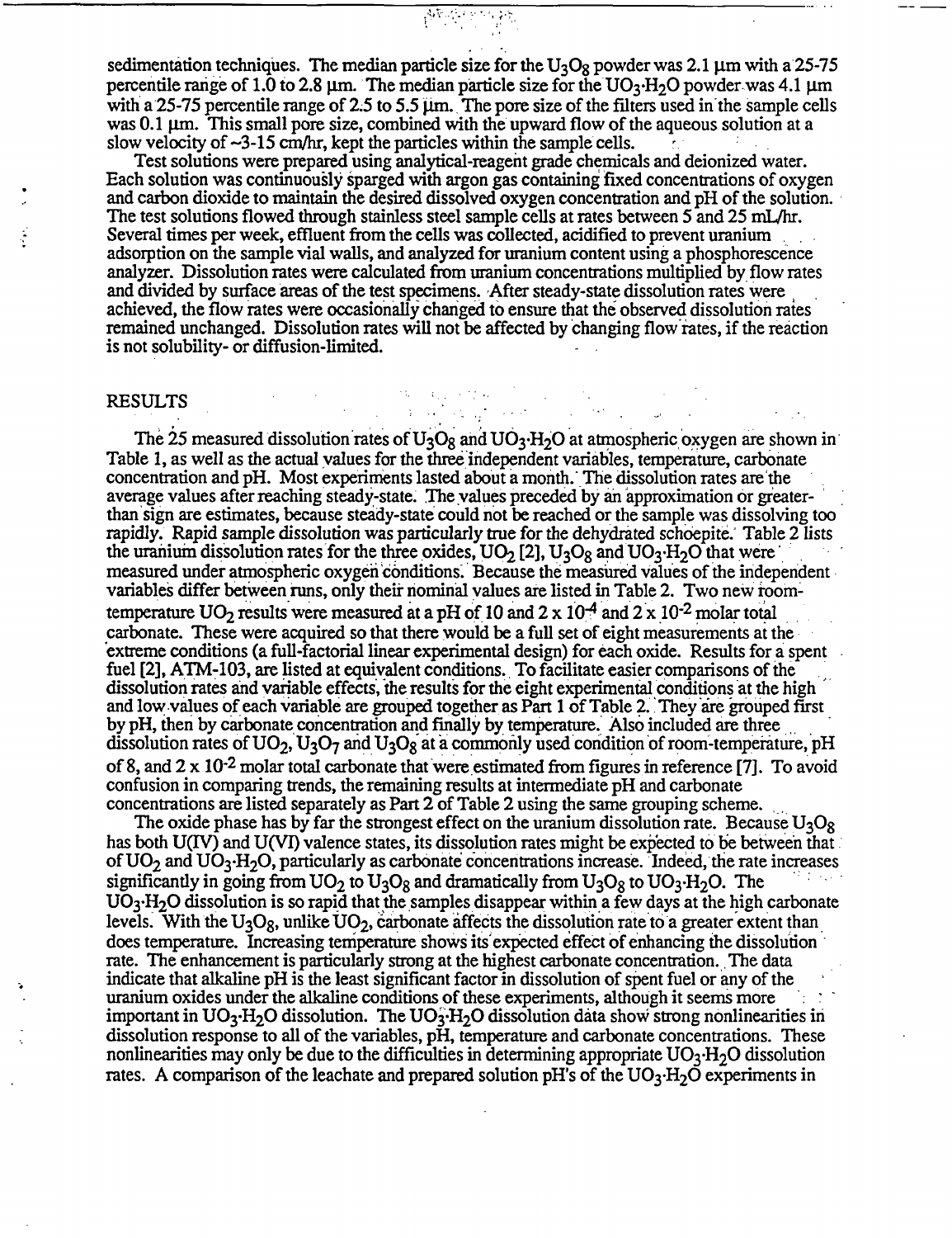Table 2 shows that the solution pH sometimes drops upon contact with  $UO_3$ -H<sub>2</sub>O, particularly at low carbonate concentrations. Nuclear Magnetic Resonance (NMR) analysis of the  $UO_3·H_2O$ shows no residual acetate that might cause the acidity. The  $UO_3$ -H<sub>2</sub>O may act as a Brønsted acid by donating a proton, but the actual cause of the acidity is not known. Where the carbonate concentration is low, there is less buffering capacity of the solution.

#### MODELING

Only the fourteen  $U_3O_8$  dissolution rate data given in Table 2 were modeled. Because the  $UO_3$  H<sub>2</sub>O dissolved so rapidly, their dissolution rates are estimates or minima and not appropriate for modeling. As with the UO<sub>2</sub> dissolution data several approaches to U<sub>3</sub>O<sub>8</sub> dissolution modeling are being explored. Again the classical observed chemical kinetic rate law was used and takes the following well-known general form [8]:

 $Rate = k[A]^a[B]^b[C]^c...exp(-E_a/RT),$  (1)

This generalized form of the rate law is for homogeneous gas or liquid reaction systems. It does not take into consideration the possibly complex liquid-solid reaction at the  $UO_X$  or spent fuel surface. Additional term(s) are needed to account for this element of the reaction, and any radiation effects in the spent fuel, but they are unknown at this time.

Other function forms are being considered. Dissolution of a solid is a thermodynamic nonequilibrium process. An Onsager-type thermodynamic function provides a classical relationship for dissolution rate and is linearly related to the energy change of the solid dissolving into a liquid. This is expected to be descriptive of dissolution response close to thermodynamic equilibrium, particularly those controlled by diffusion kinetics. A form of the Butler-Volmer equation, used in correlation of corrosion and electrochemical rate data, is also being examined. The normal derivation of the Butler-Volmer equations assumes that the electrochemical processes are not at, but near, thermodynamic equilibrium. The Butler-Volmer equations are expected to be descriptive of energy-dependent surface reactions.

Only regression fits of the  $U_3O_8$  dissolution rate data to the classical chemical kinetic rate law are discussed here, for comparison with the previously reported  $UO<sub>2</sub>$  and spent fuel models. Model parameters are presented, based on both the leachate  $pH$ 's used in the  $UO<sub>2</sub>$  dissolution models, and the pH's of the original carbonate solutions, before contact with the  $UO<sub>2</sub>$  or spent fuel samples, as used previously for the spent fuel data. The pH's of the fresh carbonate leaching solutions are probably more representative of the pH at the sample than the pH of the leachate analysis sample that has been exposed to dissolved  $CO<sub>2</sub>$  from the air.

The following equation was fitted using the measured leachate pH's given in Table 1:

 $U_3O_8$  (leachate pH's):  $log_{10}(DR)$ [mgU/m<sup>2</sup>·day] =  $7.832 + 0.6910 \cdot \log_{10}[\text{CO}_3] + 0.0860 \cdot \log_{10}[\text{H}] - 1317/\text{T}$  $r^2 = 0.87.$  (2)

Using the pH's of the prepared carbonate solutions, also given in the same column of the table, we arrive at similar, but perhaps more accurate, coefficients:

 $U_3O_8$  (carbonate soln. pH's):  $log_{10}(DR)(mgU/m^2$  day } =  $7.951 + 0.6492 \log_{10}[\text{CO}3] + 0.1065 \log_{10}[H] - 1333/T$  $r^2=0.88.$  (3)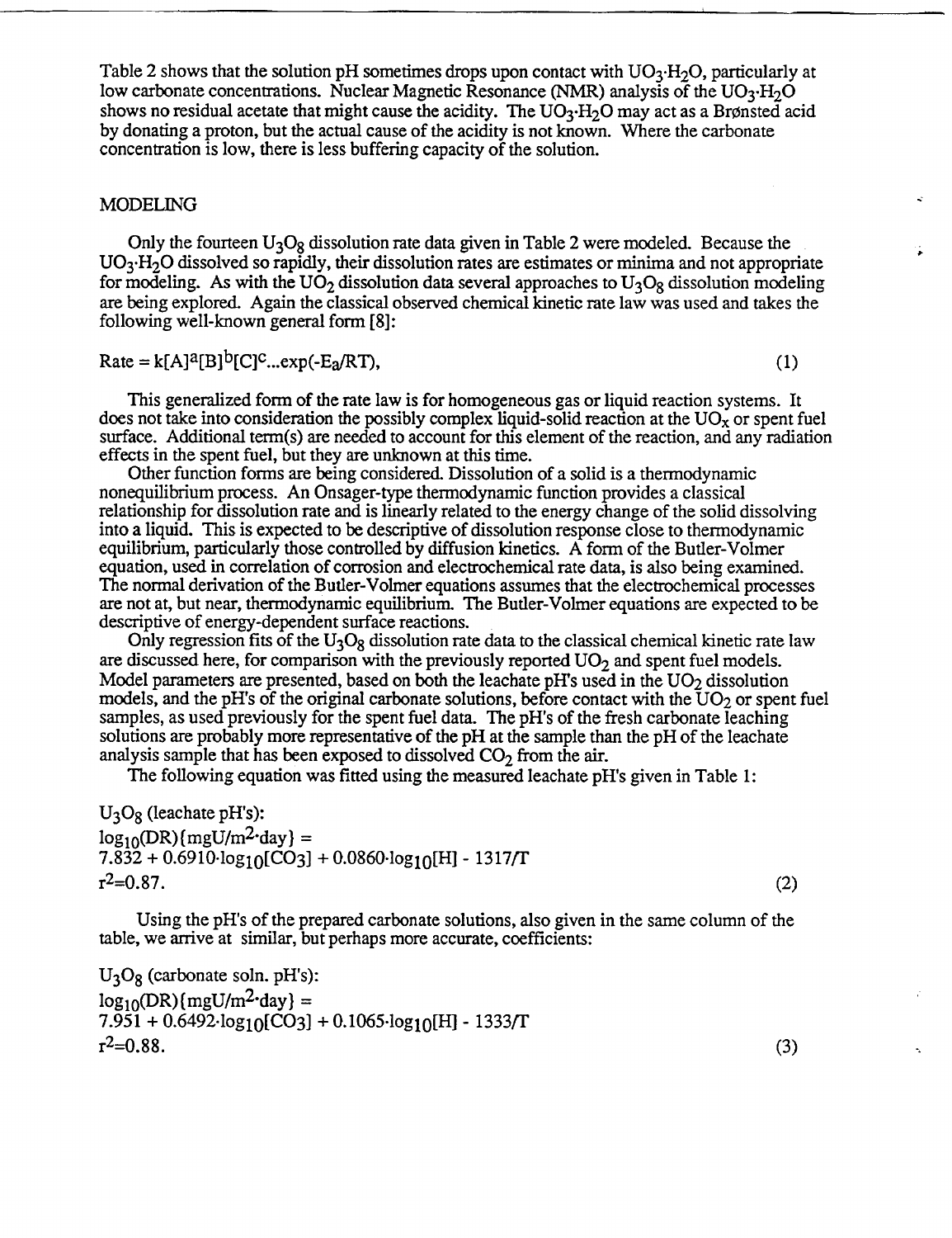As with the earlier  $UO<sub>2</sub>$  and spent fuel dissolution data, the pH did not have much effect on the model. However, carbonate concentration, not temperature, had the strongest effect on the  $U_3O_8$ dissolution rate. The temperature had half the effect of carbonate concentration on the uranium dissolution rate. The pH was only about one-sixth as effective as carbonate concentration in explaining the changes in  $U_3O_8$  dissolution rates. Leaving out the pH term had a negligible effect on the other coefficients and was absorbed in the constant:

kymint i arvilli

 $\overline{4.5}$ 

U<sub>3</sub>O<sub>8</sub> (carbonate soln. pH's):  $\log_{10}(\text{DR})$ {mgU/m<sup>2</sup>·day} =  $6.\overline{925} + 0.\overline{6486} \cdot \log_{10}[\overline{CO_3}] - 1307/\Gamma$  $r^2=0.86$ . (4)

Temperature and carbonate concentration show significant interaction. The pH shows its importance through interaction with carbonate as well. Additions of cross terms for those interactions to equation 4 improves the fit significantly, with a correlation coefficient of 0.95.

To allow comparisons with this  $U_3O_8$  dissolution data, the previously reported spent fuel and UO<sub>2</sub> atmospheric oxygen models [2] are reproduced in equations 5 and 6. For consistency the  $UO<sub>2</sub>$  20% oxygen data were refitted using the fresh carbonate solution pH's and is shown in eq.7. This regression fit had a increased correlation coefficient, compared with the original fit using the leachate pH's (eq. 6). There was a larger change in the coefficients, than with the  $U_3O_8$  results fitted with the two pH sets.

Spent Fuel, ATM-103 (20% oxygen only, carbonate soln. pH's):  $\log_{10}$ (DR) {mgU/m<sup>2</sup> day} =  $7.202 + 0.2260 \cdot \log_{10}[\text{CO3}] + 0.0905 \cdot \log_{10}[\text{H}] - 1628/\text{T}$  $r^2 = 0.95.$  (5)

U02 (20% oxygen only, leachate pH's):  $log_{10}(DR)(mgU/m^2$  day} = 4.650 + 0.2742·log<sub>10</sub>[CO3] - 0.1868·log<sub>10</sub>[H] - 1501/T  $r^2$ =0.79. (6)

U02 (20% oxygen only, carbonate soln. pH's):  $\log_{10}(\text{DR}) \{\text{mgU/m}^2\text{-day}\} =$ 5.828 + 0.3335·log<sub>10</sub>[CO3] - 0.1571·log<sub>10</sub>[H] - 1734/I  $r^2 = 0.83.$  (7)

# CONCLUSIONS

The aim of this work has been the measurement of the intrinsic dissolution rates of uranium oxides under a variety of well-controlled conditions. These experiments are relevant to a geological repository and allow for modeling. After exposure to air at elevated temperature, the stable phase  $U_3O_8$  may form from spent fuel. Formation of dehydrated schoepite,  $UO_3·H_2O$ , has been found in drip tests with spent fuel.

Equivalent sets of  $U_3O_8$  and  $UO_3·H_2O$  dissolution experiments allowed a systematic examination of the effects of temperature (25-75°C), pH (8-10) and carbonate (2-200 $\times$ 10<sup>-4</sup> molar) concentrations at atmospheric oxygen conditions.

Results indicate that  $UO_3$ -H<sub>2</sub>O has a much higher dissolution rate (at least ten-fold) than  $U_3O_8$ . Dissolution of both  $U_3O_8$  and  $\overline{UO_3 \cdot H_2O}$  shows a very high sensitivity to carbonate concentration. Present results show a  $25$  to 50-fold increase in room-temperature  $UO_3$ -H<sub>2</sub>O dissolution rates between the highest and lowest carbonate concentrations. The intrinsic dissolution rate of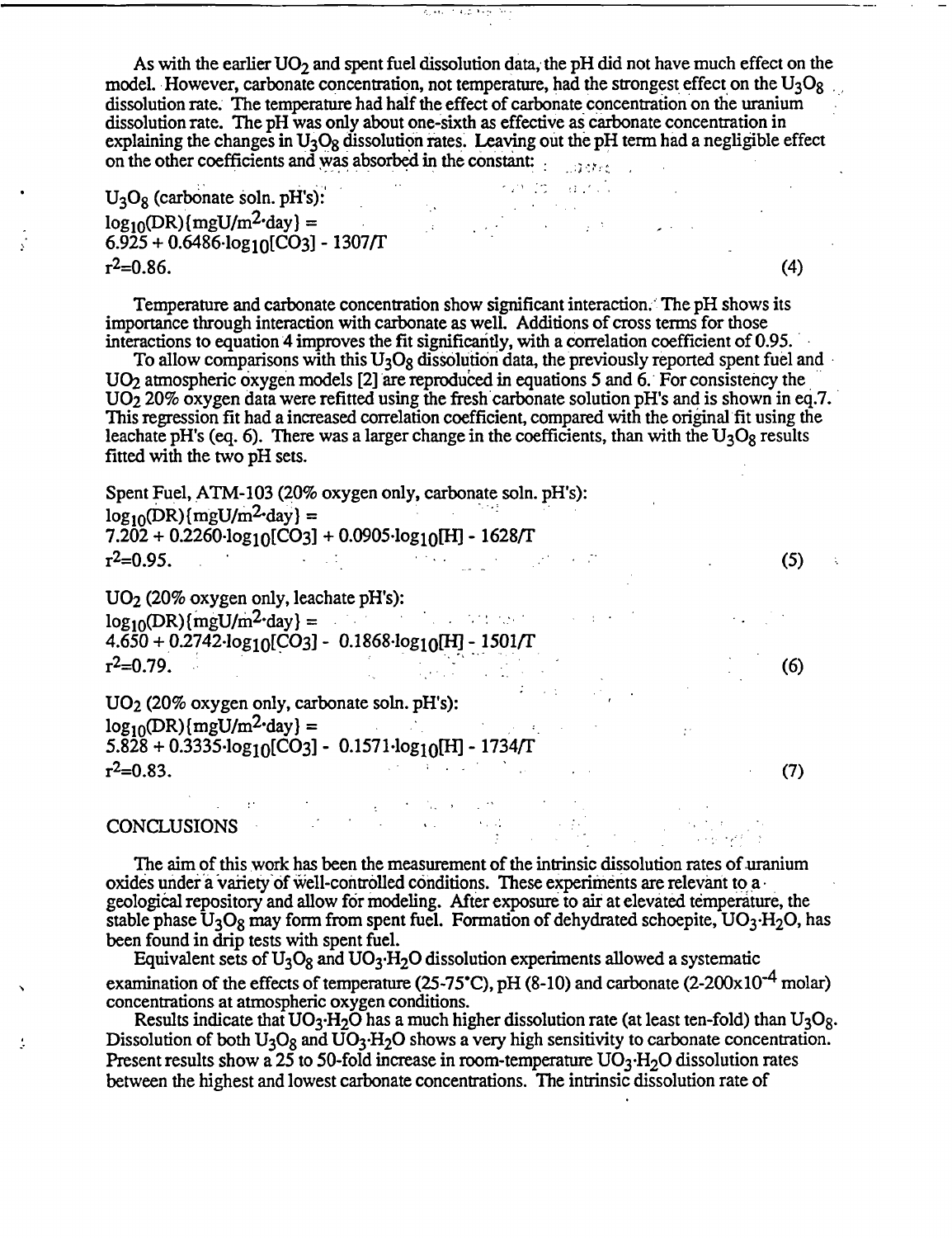unirradiated  $U_3O_8$  is about twice that of  $UO_2$  under similar conditions. At the frequently-studied condition of room temperature, pH of 8, and  $2 \times 10^{-2}$  molar total carbonate, this data and the roomtemperature dissolution rates of  $UO<sub>2</sub>, U<sub>3</sub>O<sub>7</sub>$ , and  $U<sub>3</sub>O<sub>8</sub>$  estimated from figures in reference [7] show a consistent increase in the intrinsic dissolution rates as the degree of oxidation increases.

As with the  $UO<sub>2</sub>$  dissolution data the classical observed chemical kinetic rate law was used to model the  $U_3O_8$  dissolution rate data. The pH did not have much effect on the models, in concert with the earlier  $UO<sub>2</sub>$  and spent fuel dissolution data,. However, carbonate concentration, not temperature, had the strongest effect on the  $U_3O_8$  dissolution rate. The  $U_3O_8$  dissolution activation energy was about 6000 cal/mol, compared with 7300 and 8000 cal/mol for spent fuel and  $UO<sub>2</sub>$  respectively.

#### ACKNOWLEDGMENTS

Work performed under the auspices of the U.S. Department of Energy by Lawrence Livermore National Laboratory under Contract W-7405-ENG-48. This work was supported under activities D-20-53 of the Yucca Mountain Project Spent Fuel Waste form Task (YMP WBS element 1.2.2.4.1) and the AECL/USDOE Cooperative Project sponsored by the DOE Office of Civilian Radioactive Waste Management.

### REFERENCES

- 1. P.A. Finn et al., Proc. of Topical Meeting on DOE Spent Nuclear Fuel, Salt Lake City, UT, pp. 421-429 (1994).
- 2. S. A. Steward and W. J. Gray, Proc. 5th Annual Intl. High-Level Radio. Waste Mgmt. Conf., 4, 2602-8 (1994).
- 3. W.J. Gray, H.L. Leider and S.A. Steward, J. Nucl. Mater., 190, 46-52 (1992).
- 4. S. A. Steward and H. C. Weed, in Scientific Basis for Nuclear Waste Management XVII, edited by A. Barkatt and R. A. Van Konynenburg (Mater. Res. Soc. Proc. 333, Pittsburgh, PA, 1994) pp. 409-416.
- *5.* BBN Software Products Corporation, RS/Discover, Version 2 (1989).
- 6. K. H. Gayer and H. Leider, JACS, 77, 1448 (1955).
- 7. W. J. Gray, L. E. Thomas and R. E. Einziger, in Scientific Basis for Nuclear Waste Management XVI, edited by C. G. Interrante and R. T. Pabalan, (Mater. Res. Soc. Proc. 294, Pittsburgh, PA, 1993) pp. 47-54.
- 8. W. Stumm and J. J. Morgan, Aquatic Chemistry: An Introduction Emphasizing Chemical Equilibria In Natural Waters. 2nd ed. (John Wiley and Sons, New York, 1981), Chapter 2.14.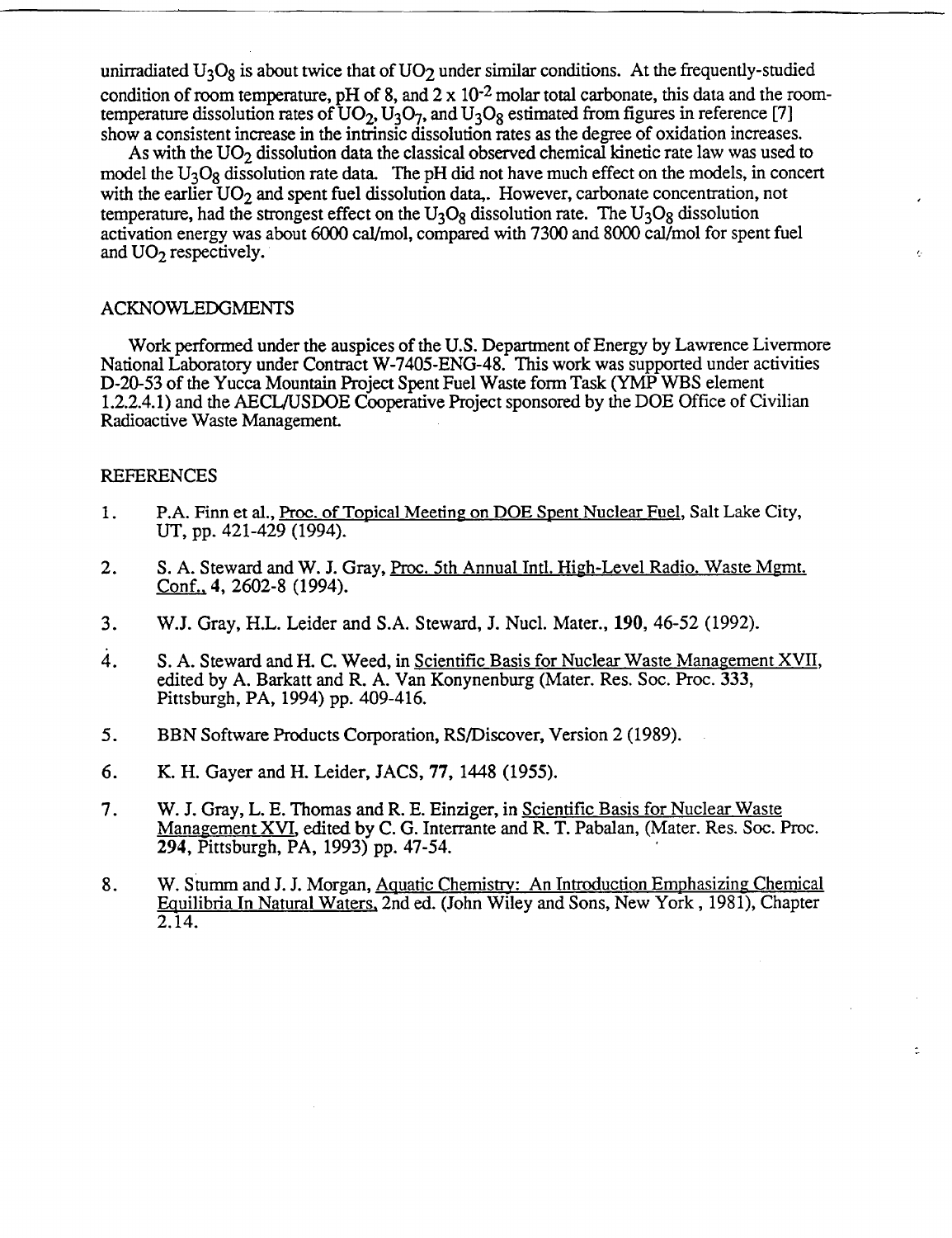Table 1. Test Matrix for the  $UO_{2+X}$  Dissolution Tests.

 $\overline{\mathcal{H}}$ 

 $\overline{\mathbb{R}^2}$ 

स्त्र

 $\ddot{\phantom{0}}$ 

 $\iota$ 

 $\frac{1}{2}$ 

 $\overline{\phantom{a}}$  .

| <b>RUN</b>              | <b>OXIDE</b>      | TEMPERATURE | <b>CARBONATE</b> | PH          | <b>DISSOLUTION</b>             |
|-------------------------|-------------------|-------------|------------------|-------------|--------------------------------|
|                         |                   | $(\deg C)$  | (mod(L)          | Meas./Soln. | <b>RATE</b><br>$(mgU/m2$ -day) |
| $\mathbf{1}$            | $U_3O_8$          | 22.9        | 0.02             | 8.6/8.0     | 19                             |
| $\mathbf{2}$            | $UO_3·H_2O$       | 24.9        | 0.02             | 10.0/10.0   | $-200$                         |
| $\overline{\mathbf{3}}$ | $U_3O_8$          | 74.8        | 0.02             | 10.3/10.0   | $-200$                         |
| 4                       | $UO_3·H_2O$       | 74.7        | 0.02             | 8.6/8.0     | >1500                          |
| 5                       | $U_3O_8$          | 22.9        | 0.0002           | 8.9/10.0    | 0.8                            |
| 6                       | $UO_3·H_2O$       | 24.9        | 0.0002           | 7.3/8.0     | $-100$                         |
| 7                       | $UO_3·H_2O$       | 74.7        | 0.0002           | 8.3/10.0    | >150                           |
| 8                       | $U_3O_8$          | .74.8       | 0.0002           | 8.1/8.0     | $-6$                           |
| 9                       | $U_3O_8$          | 22.9        | 0.02             | 10.6/10.0   | 21                             |
| 10                      | $UO_3·H_2O$       | 24.9        | 0.0002           | 7.5/10.0    | >100                           |
| 11                      | $UO_3·H_2O$       | 74.7        | 0.02             | 10.0/10.0   | >1000                          |
| 12                      | $U_3O_8$          | 48.0        | 0.002            | 8.0/8.0     | ~10                            |
| 13                      | $U_3O_8$          | 48.0        | 0.02             | 9.0/9.0     | >100                           |
| 14                      | $UO_3·H_2O$       | 25.0        | 0.002            | 9.0/9.0     | $-120$                         |
| 15                      | $UO_3·H_2O$       | 24.9        | 0.02             | 8.6/8.0     | $-700$                         |
| 16                      | $U_3O_8$          | 22.9        | 0.0002           | 8.4/9.0     | 1.3                            |
| 17                      | $UO_3·H_2O$       | 74.7        | 0.0002           | 8.1/8.0     | $>200$                         |
| 18                      | $U_3O_8$          | 74.8        | 0.02             | 8.6/8.0     | $-150$                         |
| 19                      | $U_3O_8$          | 74.8        | 0.0002           | 9.3/10.0    | $-3$ .                         |
| 20                      | $U_3O_8$          | 74.8        | 0.0002           | 8.1/10.0    | $-4$                           |
| 21                      | $U_3O_8$          | 21.6        | 0.002            | 8.6/8.0     | $-10$                          |
| 22                      | $U_3O_8$          | 21.6        | 0.02             | 9.2/8.0     | 8.3                            |
| 23                      | $UO_3·H_2O$       | 75.0        | 0.002            | 9.0/9.0     | $>20$                          |
| 24                      | $U_3O_8$          | 22.9        | 0.002            | 7.9/8.0     | $-5$                           |
| 25                      | $UO_3 \cdot H_2O$ | 25.0        | 0.02             | 9.0/9.0     | >1500                          |
|                         |                   |             |                  |             |                                |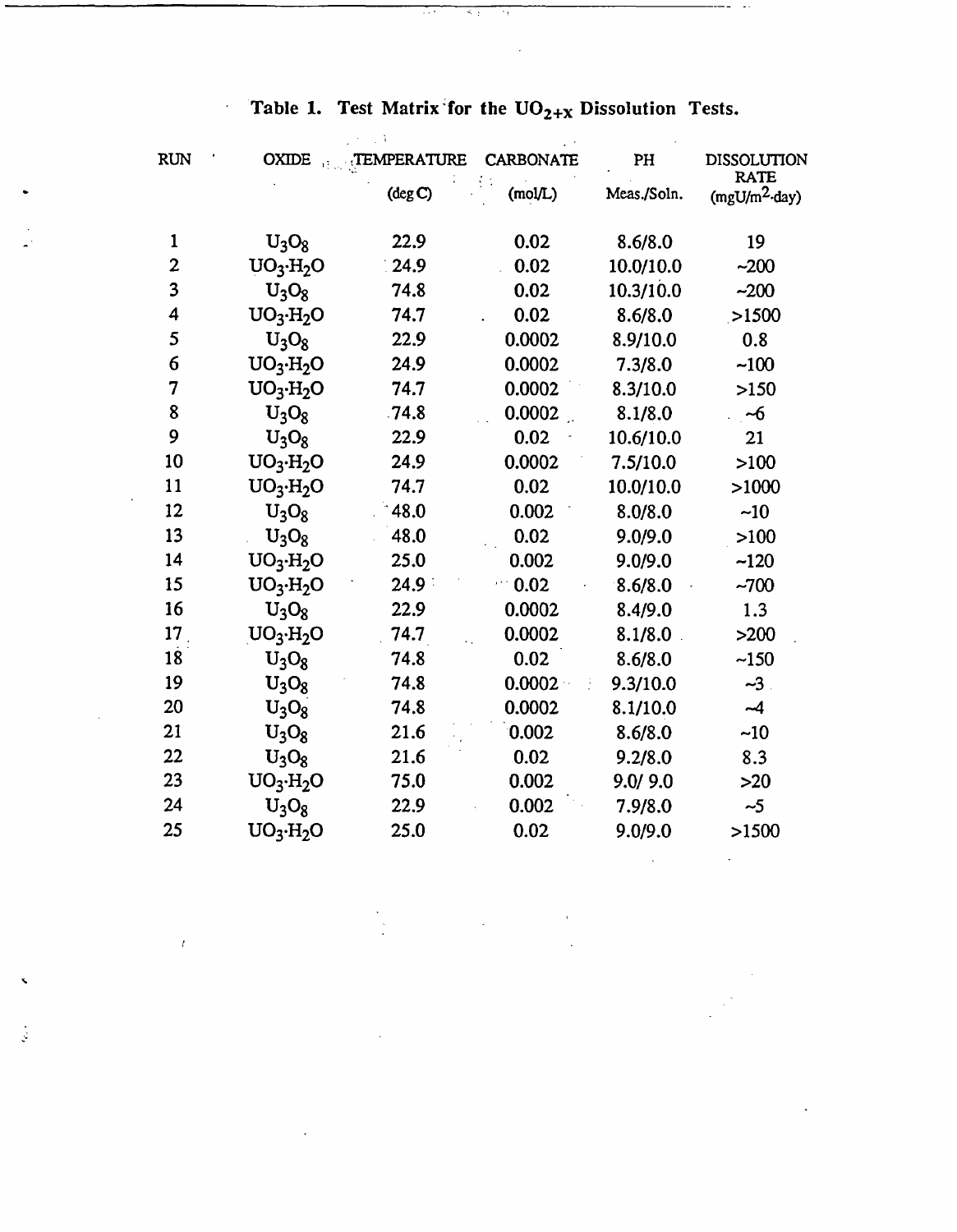| pH       | Carbonate        | Oxygen     | Temp         | <b>Dissolution Rates</b><br>$(mgU/m^2$ -day) |                 |                                         |             |  |
|----------|------------------|------------|--------------|----------------------------------------------|-----------------|-----------------------------------------|-------------|--|
|          | (mod/L)          | (am)       | $\mathbf{C}$ | Spent Fuel<br>ATM-103 [2]                    | UO <sub>2</sub> | $U_3O_8$                                | $UO_3·H_2O$ |  |
| 8<br>8   | 0.0002<br>0.0002 | 0.2<br>0.2 | 25<br>50     |                                              | 3.9<br>5.4      | $\sim$ 5                                | $-100$      |  |
| 8        | 0.0002           | 0.2        | 75           | 8.6                                          | 11              | ~6                                      | >200        |  |
| 8        | 0.02             | 0.2        | 25           | 3.5                                          | 2.4 $(-3)^a$    | $[U_3O_7(-3-5)^3]$<br>$19$ $(-10-15)^a$ | $-700$      |  |
| 8        | 0.02             | 0.2        | 50           |                                              | 38              |                                         |             |  |
| 8        | 0.02             | 0.2        | 75           |                                              | 54              | $-150$                                  | >1500       |  |
| 10       | 0.0002           | 0.2        | 25           | 0.63                                         | 2.5             | 0.8                                     | >100        |  |
| 10<br>10 | 0.0002<br>0.0002 | 0.2<br>0.2 | 50<br>75     |                                              | 3.1<br>6.5      | $\sim$ 3                                | >150        |  |
|          |                  |            |              |                                              |                 |                                         |             |  |
| 10       | 0.02             | 0.2        | 25           |                                              | 20              | 21                                      | $-200$      |  |
| 10<br>10 | 0.02<br>0.02     | 0.2<br>0.2 | 50<br>75     | 14                                           | 26<br>77        | $-200$                                  | >1000       |  |
|          |                  |            |              |                                              |                 |                                         |             |  |

# Table 2, Part 1. Comparison of Dissolution Rates at Boundary Conditions

a) See reference 7 for estimated rates in parentheses, including  $U_3O_7$ .

|  |  |  |  |  |  |  | Table 2, Part 2. Comparison of Dissolution Rates at Intermediate Conditions |  |
|--|--|--|--|--|--|--|-----------------------------------------------------------------------------|--|
|--|--|--|--|--|--|--|-----------------------------------------------------------------------------|--|

| pH     | Carbonate        | Oxygen     | Temp         | <b>Dissolution Rates</b><br>$(mgU/m^2/day)$ |                 |             |                   |  |
|--------|------------------|------------|--------------|---------------------------------------------|-----------------|-------------|-------------------|--|
|        | (mol/L)          | (am)       | $\mathbf{C}$ | Spent Fuel<br>ATM-103 [2]                   | UO <sub>2</sub> | $U_3O_8$    | $UO_3 \cdot H_2O$ |  |
| 8<br>8 | 0.002<br>0.002   | 0.2<br>0.2 | 25<br>50     |                                             |                 | ~10<br>~10  |                   |  |
| 9<br>9 | 0.0002<br>0.0002 | 0.2<br>0.2 | 25<br>75     |                                             |                 | 1.3<br>$-4$ |                   |  |
| 9<br>9 | 0.002<br>0.002   | 0.2<br>0.2 | 25<br>50     | 6.1                                         | 12              |             | $-120$            |  |
| 9      | 0.002            | 0.2        | 75           |                                             | 23              |             | $>20$             |  |
| 9<br>9 | 0.02<br>0.02     | 0.2<br>0.2 | 25<br>50     | 2.8                                         | 6.7             | 8.3<br>>100 | >1500             |  |
| 10     | 0.002            | 0.2        | 25           | 2.0                                         | 9.3             |             |                   |  |

¢,